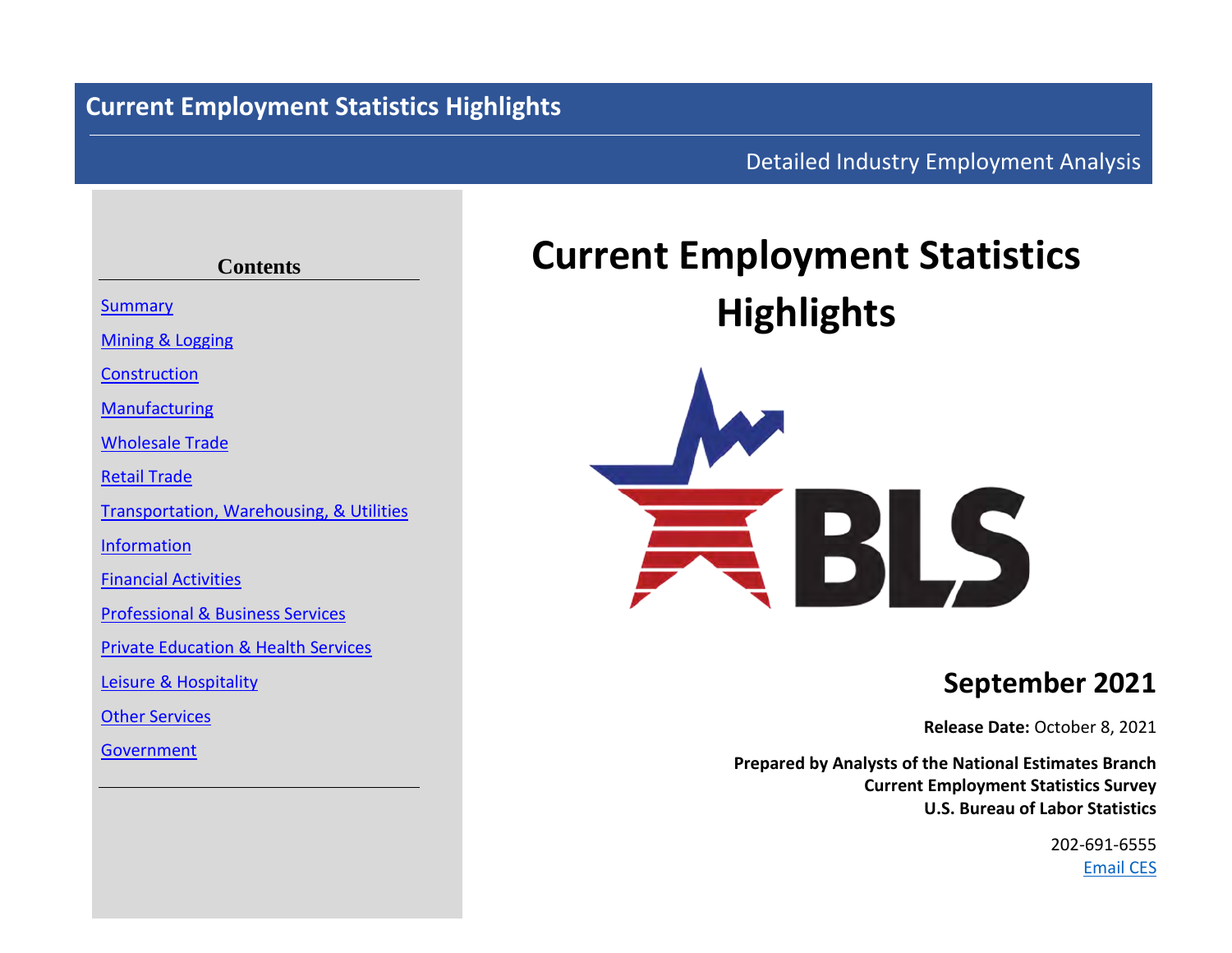### **Current Employment Statistics Summary, September 2021**

 Nonfarm payroll employment increased by 194,000 in September. Leisure and hospitality, professional and business services, retail trade, and transportation and warehousing added jobs. Public education lost jobs over the month. Total nonfarm employment is 5.0 million lower than its peak level in February  $2020.<sup>1</sup>$ 

 The employment change for August revised up from +235,000 to +366,000, and the change for July revised up from +1,053,000 to +1,091,000. On net, employment over these months is 169,000 higher than previously reported.

 Average hourly earnings of all employees on private-sector payrolls rose by 19 cents or 0.6 percent in September. Over the year, hourly earnings have increased by 4.6 percent. In September, average weekly hours rose by 0.2 hour to 34.8 hours.

### **+74,000 Leisure and Hospitality**

 Leisure and hospitality added 74,000 jobs in September, with arts, entertainment, and recreation (+43,000) accounting for more than half of the increase. Employment in leisure and hospitality is 1.6 million lower than its prepandemic peak in February 2020. $1$ 



### **+60,000 Professional and Business Services**

 Employment rose by 56,000 in the professional and technical industries, led by gains of 15,000 each in architectural and engineering services and in management and technical consulting. Employment continued to trend up in computer systems design (+9,000).

 For professional and business services as a whole, employment is 385,000 lower than the February 2020 peak, $1$  with employment down by 543,000 in administrative and waste services and by 86,000 in management of companies and enterprises. During this period, however, employment expanded in professional and technical services (+244,000),

**[Summary](#page-3-0)** [Mining](#page-4-0) &

[Construction](#page-5-0) [Manufacturing](#page-6-0)

Trade: [Wholesale](#page-7-0)

[Retail](#page-8-0)

[Transp.,](#page-9-0) [Warehousing](#page-9-0) [& Utilities](#page-10-0)

[Information](#page-11-0) [Financial](#page-12-0)

[Professional](#page-13-0) [& Business](#page-13-0) Services

[Activities](#page-12-0)

[Private](#page-14-0) [Education](#page-14-0)

> [& Health](#page-14-0) Services

[Leisure](#page-15-0) & [Hospitality](#page-15-0)

Services [Government](#page-17-0)

**[Other](#page-16-0)**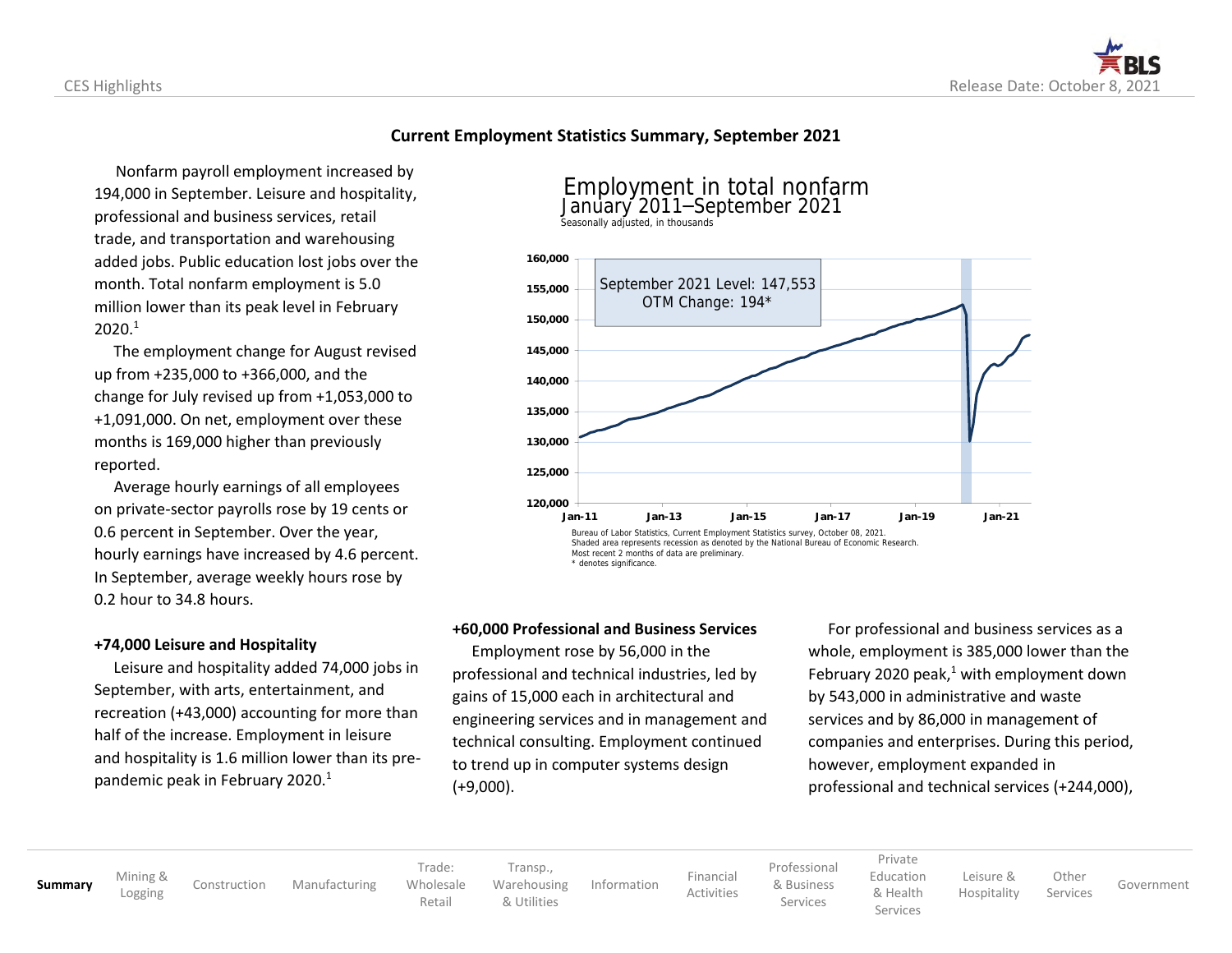

**Total nonfarm: 194\***

### **Current Employment Statistics Summary, September 2021**

with net growth in nearly all of its components.

#### **+56,000 Retail Trade**

CES Highlights

 Employment rose by 56,000 in retail trade. Clothing and accessories stores (+27,000) accounted for nearly half of the increase, followed by building material and garden supply stores and by general merchandise stores (+16,000 each). Food and beverage stores lost 12,000 jobs over the month. Retail employment has risen by 2.2 million since April 2020 but is 202,000 below its February level of that year.

#### **+47,000 Transportation and Warehousing**

 Transportation and warehousing added 47,000 jobs in September, with gains in warehousing and storage (+16,000), couriers and messengers (+13,000), and air transportation (+10,000).

 Employment in transportation and warehousing is 72,000 above its February 2020 level, with recovery driven largely by job growth in couriers and messengers (+162,000) and in warehousing and storage (+153,000).





Bureau of Labor Statistics, Current Employment Statistics survey, October 08, 2021. Data are preliminary. \* denotes significance

#### **+32,000 Information**

-123

 In September, information employment rose by 32,000. Job gains occurred in motion pictures and sound recording (+14,000), publishing industries (+11,000), and data processing, hosting, and related services (+6,000).

#### **+26,000 Manufacturing**

 Manufacturing added 26,000 jobs in September, including gains in fabricated metals products (+8,000), machinery (+6,000), and printing and related support activities (+4,000). Motor vehicles and parts lost 6,000 jobs over the month. Although employment in manufacturing has risen by 1.0 million since a trough in April 2020, $1$  it is 384,000 below the last peak in February 2019.

**[Summary](#page-3-0)** [Mining](#page-4-0) &

[Construction](#page-5-0) [Manufacturing](#page-6-0)

[Wholesale](#page-7-0) [Transp.,](#page-9-0) [Warehousing](#page-9-0) [& Utilities](#page-10-0)

Trade:

[Retail](#page-8-0)

[Information](#page-11-0) [Financial](#page-12-0) [Activities](#page-12-0) [Professional](#page-13-0) [& Business](#page-13-0) Services

[Private](#page-14-0) [Education](#page-14-0) [& Health](#page-14-0)

Services

[Leisure](#page-15-0) & [Hospitality](#page-15-0) **[Other](#page-16-0)** 

Services [Government](#page-17-0)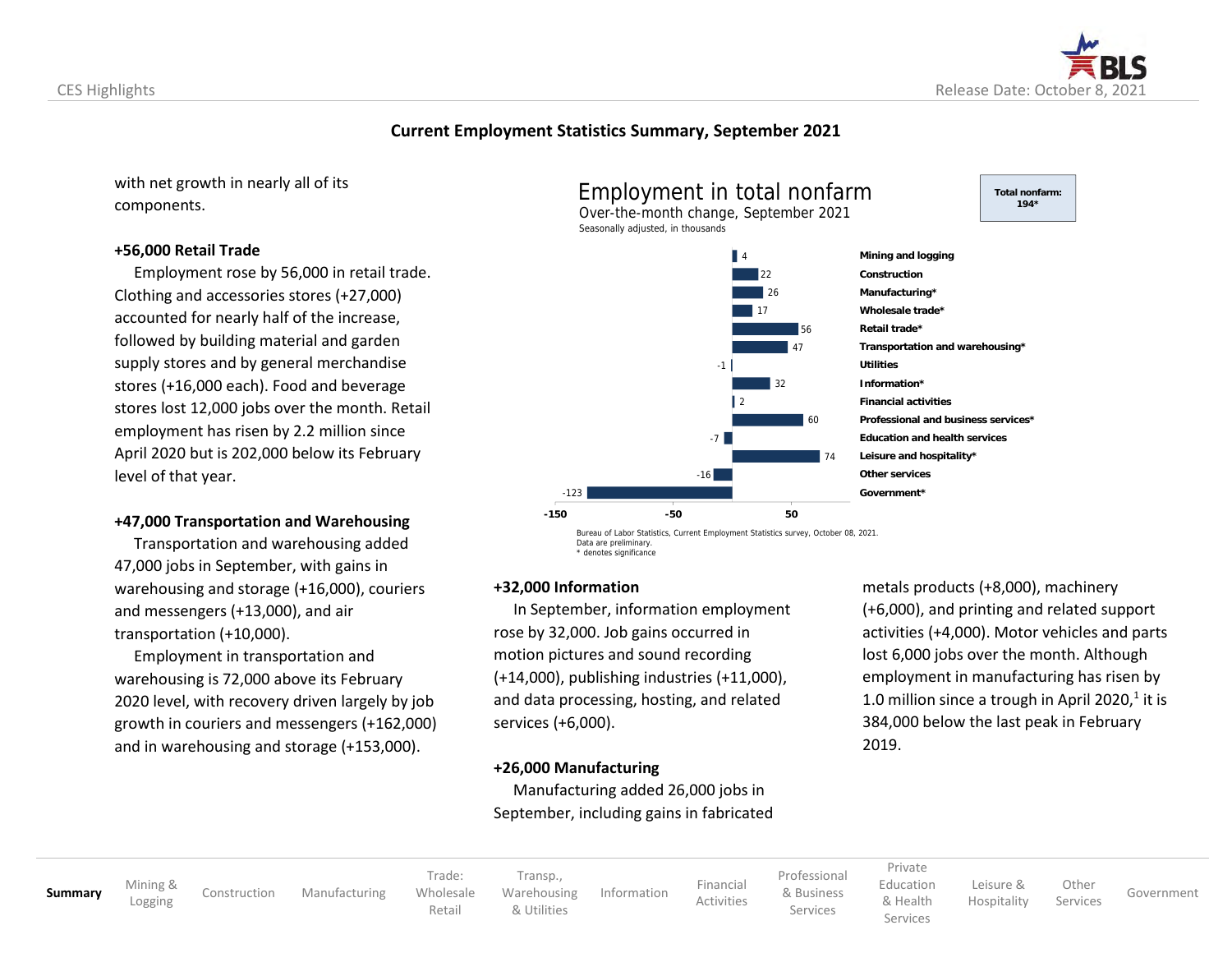

### <span id="page-3-0"></span>**Current Employment Statistics Summary, September 2021**

#### **+22,000 Construction**

 Construction employment rose by 22,000 in September but has changed little, on net, so far this year. Employment in the industry is 201,000 lower than its peak in February 2020. $1$ 

#### **+17,000 Wholesale Trade**

 Wholesale trade added jobs in September, mostly in the durable goods component (+16,000). Employment in wholesale trade has trended up since April 2020 but is 165,000 lower than its peak in January of that year. $1$ 

#### **-123,000 Government**

 Government employment fell by 123,000 in September. Local government education lost 144,000 jobs, and state education lost 17,000 jobs over the month. Local government, excluding education added 43,000 jobs to partly offset the losses in education. Since reaching peaks in February 2020, $1$ employment in local government and state government is down by 617,000 and 257,000, respectively.

#### **-7,000 Private Education and Health Services**

 Employment in health care changed little in September (-18,000). Community care

Employment changes by industry sector Net change, in millions, seasonally adjusted



facilities for the elderly (-20,000), nursing care facilities (-16,000), and hospitals (-8,000) lost jobs over the month. The losses were partly offset by gains in offices of other health practitioners (+11,000) and home health care services (+8,000). Health care employment is 524,000 below its February 2020 peak.<sup>1</sup>

 Social assistance added 30,000 jobs in September, with child day care services (+18,000) accounting for most of the increase.

**[Summary](#page-3-0)** [Mining](#page-4-0) &

[Construction](#page-5-0) [Manufacturing](#page-6-0)

Trade: [Wholesale](#page-7-0) [Retail](#page-8-0) [Transp.](#page-9-0), [Warehousing](#page-9-0) [& Utilities](#page-10-0)

[Information](#page-11-0) [Financial](#page-12-0) [Activities](#page-12-0) [Professional](#page-13-0) [& Business](#page-13-0)

Services

[Private](#page-14-0) [Education](#page-14-0) [& Health](#page-14-0)

Services

[Leisure](#page-15-0) & [Hospitality](#page-15-0)

[Other](#page-16-0) Services [Government](#page-17-0)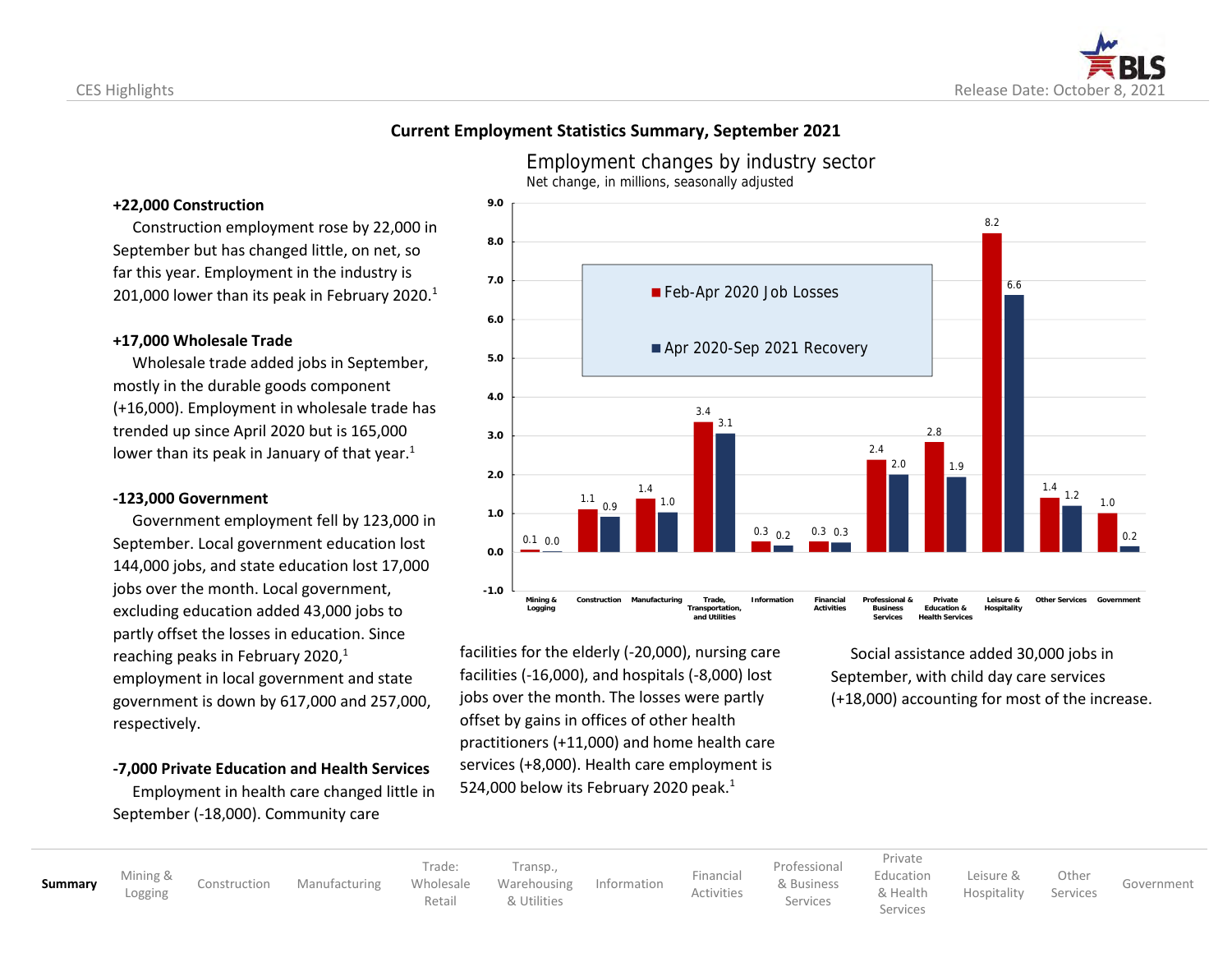<span id="page-4-0"></span>

# **Mining and Logging**



 Employment in mining increased by 5,000 in September due to an uptick in support activities for mining (+4,000). Mining has added 59,000 jobs since an employment trough in August 2020.

 Recent growth in mining employment has coincided with an increase in the count of [North American rotary rigs](https://bakerhughesrigcount.gcs-web.com/na-rig-count) despite recent volatility in the average weekly price of West [Texas Intermediate crude oil.](https://fred.stlouisfed.org/series/DCOILWTICO)

[Summary](#page-3-0) **[Mining](#page-4-0) & [Logging](#page-4-0)** [Construction](#page-5-0) [Manufacturing](#page-6-0) Trade: [Wholesale](#page-7-0) [Retail](#page-8-0) [Transp.](#page-9-0), [Warehousing](#page-9-0) [& Utilities](#page-10-0) [Information](#page-11-0) [Financial](#page-12-0) [Activities](#page-12-0) [Professional](#page-13-0) [& Business](#page-13-0) Services [Private](#page-14-0) [Education](#page-14-0) [& Health](#page-14-0) Services [Leisure](#page-15-0) & [Hospitality](#page-15-0) [Other](#page-16-0) Services [Government](#page-17-0)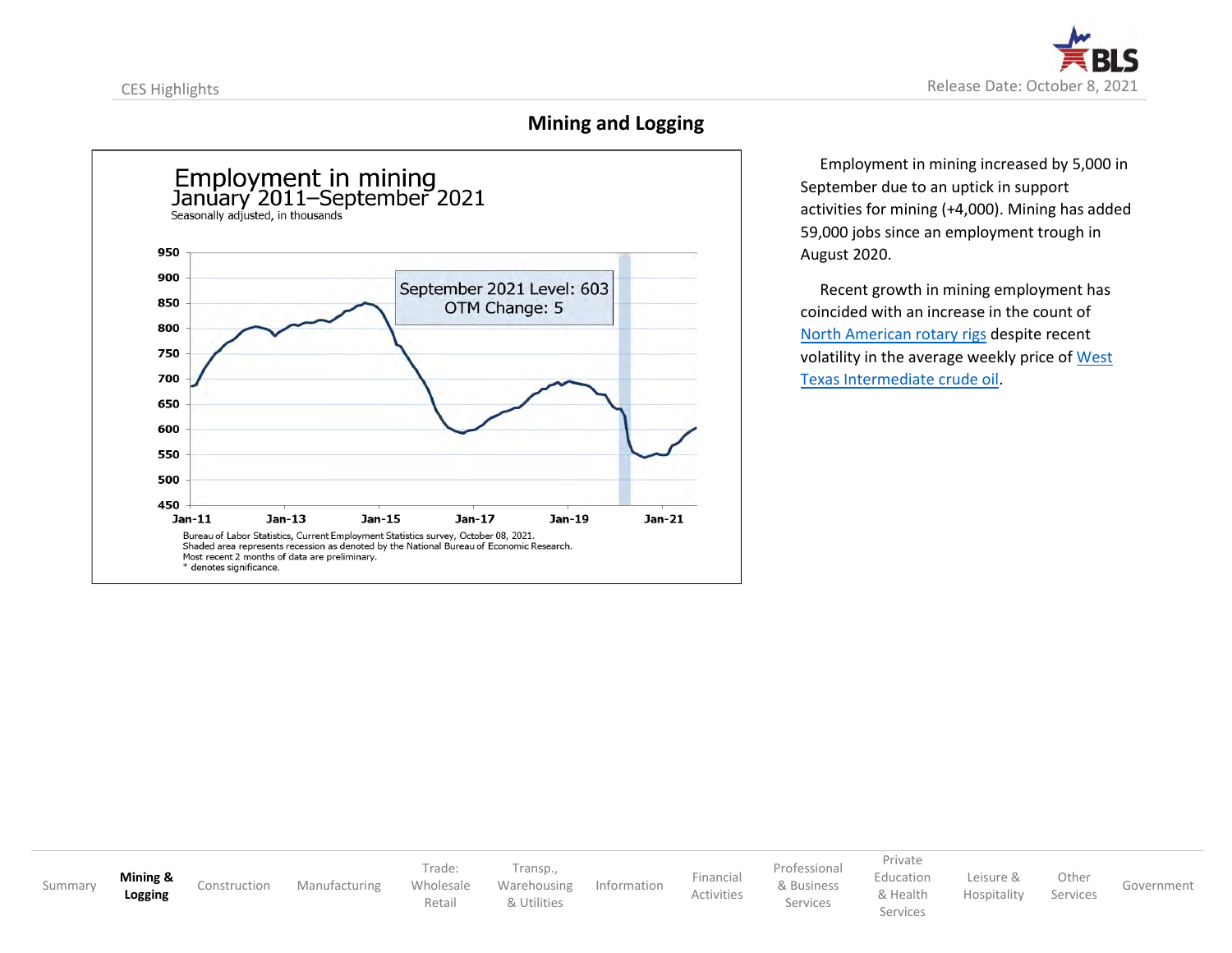<span id="page-5-0"></span>

## **Construction**



 Employment in construction rose by 22,000 in September, but has shown little net change so far this year (+47,000). Construction employment is 201,000 below its February 2020 peak.<sup>1</sup>

 In September, nonresidential specialty trade contractors (+11,000) accounted for half of the job gain in construction. Employment in nonresidential specialty trade contractors is 166,000 below its February 2020 peak.<sup>1</sup>

 The September strength in construction employment follows increases in [housing starts](https://fred.stlouisfed.org/series/HOUST) and [residential building permits](https://fred.stlouisfed.org/series/PERMIT) in August, although [new home sales](https://www.census.gov/construction/nrs/pdf/newressales.pdf) stagnated.

[Summary](#page-3-0) [Mining](#page-4-0) &<br>Logging **[Construction](#page-5-0)** [Manufacturing](#page-6-0) Trade: [Wholesale](#page-7-0) [Retail](#page-8-0) [Transp.](#page-9-0), [Warehousing](#page-9-0) [& Utilities](#page-10-0) [Information](#page-11-0) [Financial](#page-12-0) [Activities](#page-12-0) [Professional](#page-13-0) [& Business](#page-13-0) Services [Private](#page-14-0) [Education](#page-14-0) [& Health](#page-14-0) Services [Leisure](#page-15-0) & [Hospitality](#page-15-0) **[Other](#page-16-0)** Services [Government](#page-17-0)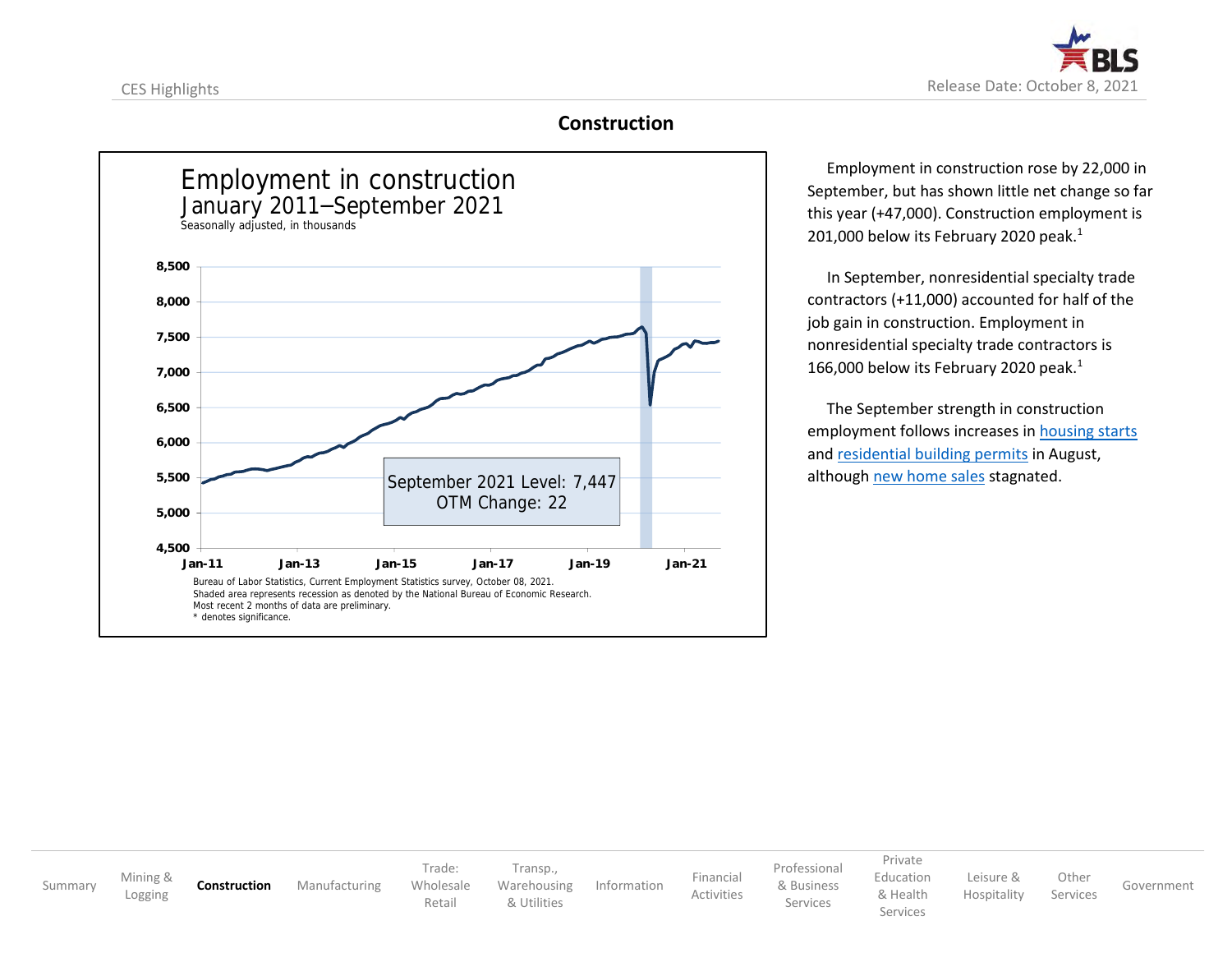<span id="page-6-0"></span>



# **Manufacturing**

 Manufacturing employment continued to rise in September (+26,000), following growth in August (+31,000) and July (+57,000). As of September, the industry has recovered 1.0 million of 1.4 million jobs lost during March and April 2020.

 The manufacturing 1-month diffusion index decreased by 2.0 points to 54.0. Despite the decline, a number above 50 indicates that more manufacturing industries are adding jobs than are losing jobs.

 Motor vehicles and parts lost 6,000 jobs in September as the ongoing [semiconductor chip shortage](https://www.cnbc.com/2021/10/03/semiconductor-chip-shortage-could-extend-through-2022-marvell-ceo.html) continues to impact automakers throughout the United States.

 Manufacturing employment gains correspond with strength in both the [Institute of Supple Management's Purchasing Managers' Index](https://www.ismworld.org/supply-management-news-and-reports/reports/ism-report-on-business/pmi/september/) (PMI) an[d IHS](https://www.markiteconomics.com/Public/Home/PressRelease/35d01e281ad047e882e458eb1ce1e2d1) [Markit US Manufacturing PMI,](https://www.markiteconomics.com/Public/Home/PressRelease/35d01e281ad047e882e458eb1ce1e2d1) which measure business sentiment and expectations.

 In September, average hourly earnings for all employees in manufacturing increased by 15 cents to \$30.02. Average hourly earnings of production workers increased by 14 cents to \$24.18.

 Average weekly hours of all employees were unchanged at 40.4 hours in September. The average workweek of production employees decreased 0.1 hour to 41.4 hours. Average weekly overtime hours for all employees grew by 0.1 hour to 3.3 hours. Overtime hours for production workers remained unchanged at 4.2 hours in September.

[Summary](#page-3-0) [Mining](#page-4-0) & [Logging](#page-4-0) [Construction](#page-5-0) **[Manufacturing](#page-6-0)** Trade: [Wholesale](#page-7-0) [Retail](#page-8-0) [Transp.,](#page-9-0) [Warehousing](#page-9-0) [& Utilities](#page-10-0) [Information](#page-11-0) [Financial](#page-12-0) [Activities](#page-12-0) [Professional](#page-13-0) [& Business](#page-13-0) Services [Private](#page-14-0) [Education](#page-14-0) [& Health](#page-14-0) Services [Leisure](#page-15-0) & [Hospitality](#page-15-0) [Other](#page-16-0) Services [Government](#page-17-0)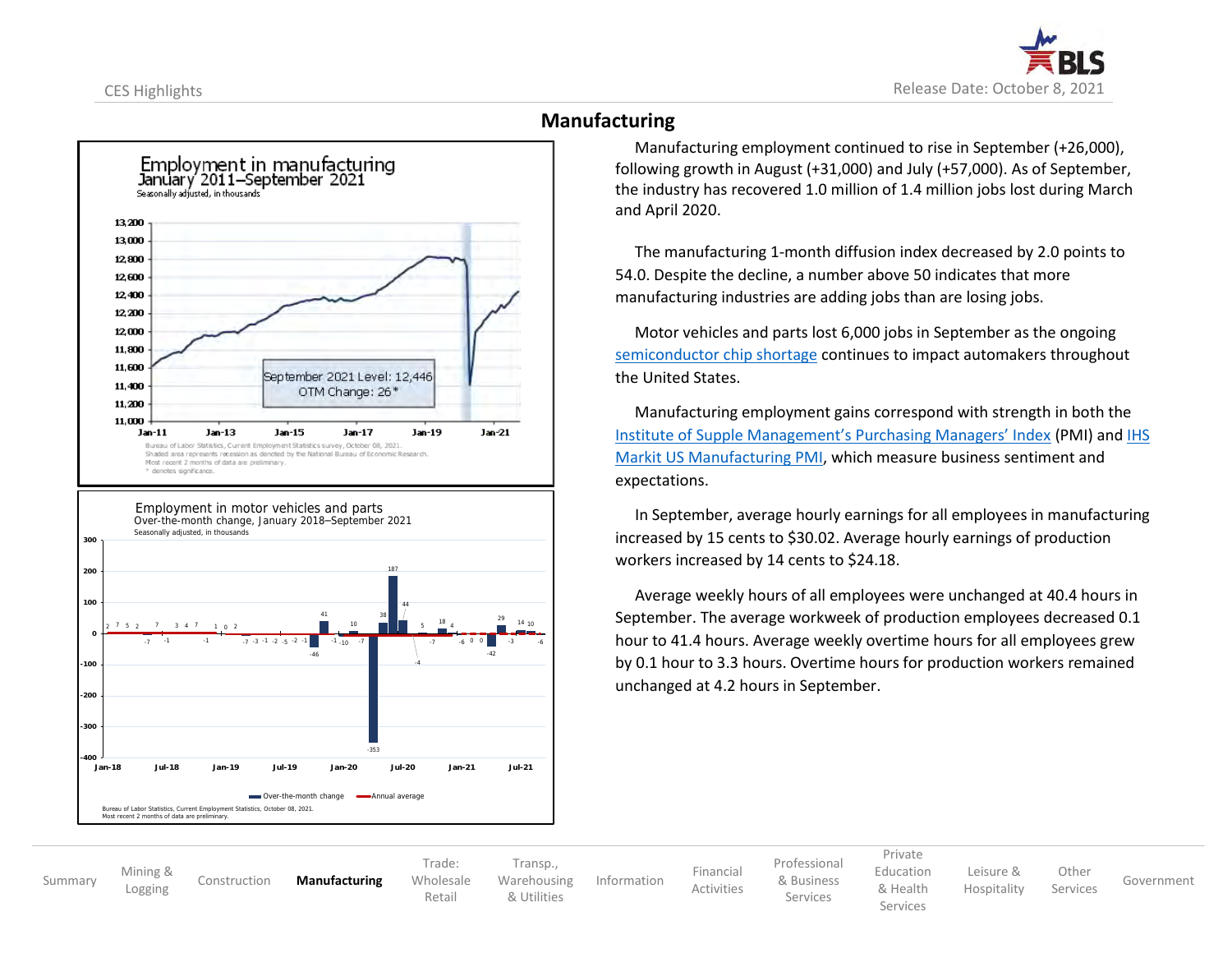<span id="page-7-0"></span>

# **Wholesale Trade**



 Employment in wholesale trade increased by 17,000 in September. Job gains were concentrated in durable goods (+16,000).

 Employment in wholesale trade is 165,000 lower than its prepandemic peak in January 2020, $<sup>1</sup>$  however, the</sup> industry has added 250,000 jobs since April 2020. These gains are split between durable goods and nondurable goods (+140,000 and +107,000, respectively).

[Summary](#page-3-0) [Mining](#page-4-0) &<br>Logging [Construction](#page-5-0) [Manufacturing](#page-6-0) **Trade: [Wholesale](#page-7-0)** [Retail](#page-8-0) [Transp.](#page-9-0), [Warehousing](#page-9-0) [& Utilities](#page-10-0) [Information](#page-11-0) [Financial](#page-12-0) [Activities](#page-12-0) [Professional](#page-13-0) [& Business](#page-13-0) Services [Private](#page-14-0) [Education](#page-14-0) [& Health](#page-14-0) Services [Leisure](#page-15-0) & [Hospitality](#page-15-0) [Other](#page-16-0) Services [Government](#page-17-0)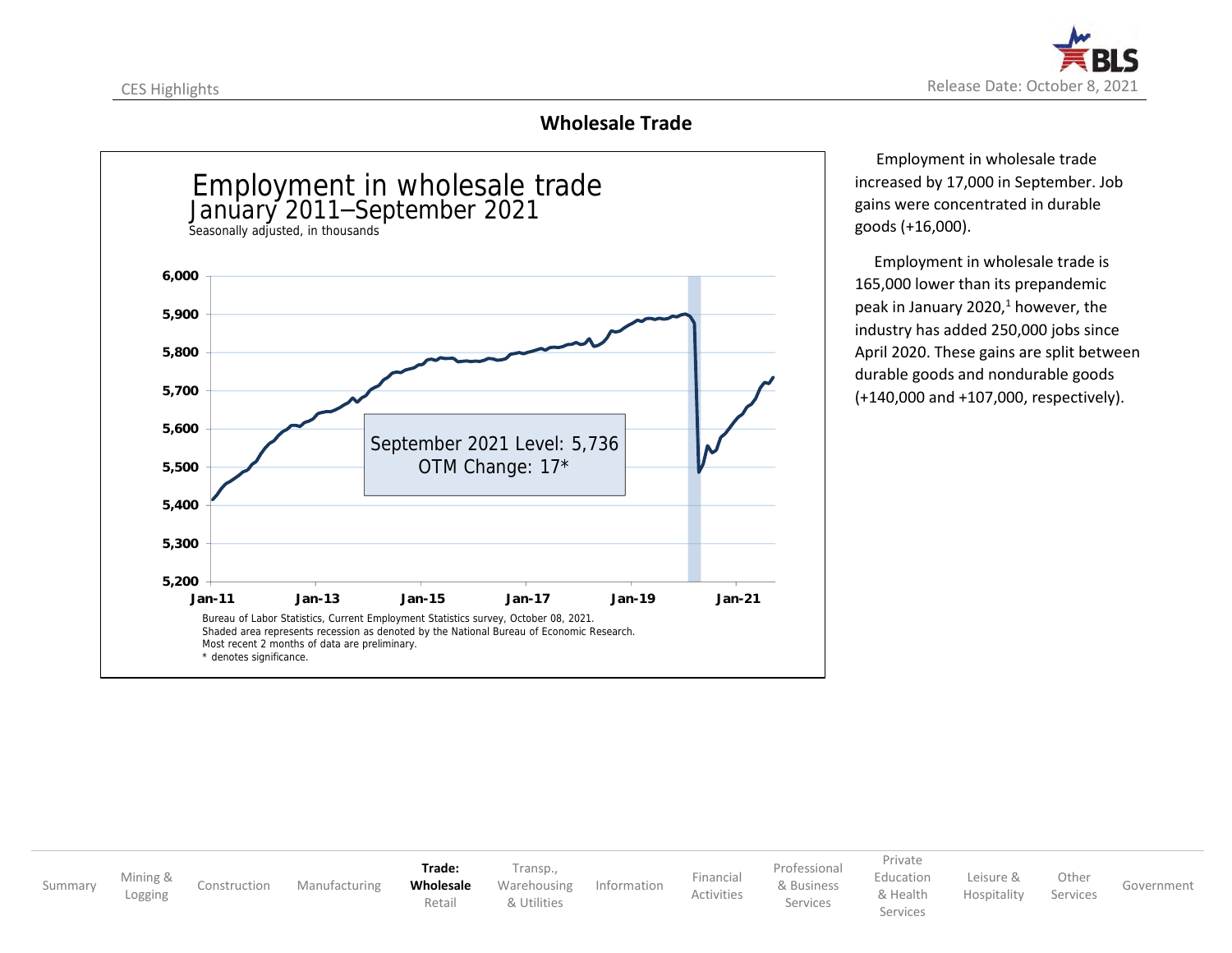<span id="page-8-0"></span>

# **Retail Trade**



 Employment in retail trade increased by 56,000 in September; the industry has recovered 2.2 million of 2.4 million jobs lost in March and April 2020.

 Within the industry, job gains occurred in clothing and clothing accessories stores (+27,000), building material and garden supply stores (+16,000), and general merchandise stores (+16,000). These increases were partially offset by a decline of 12,000 jobs in food and beverage stores.

 Retail-related economic indicators are mixed[. Retail Sales](https://www.census.gov/retail/marts/www/marts_current.pdf) increased in August and the per gallon price o[f regular](https://www.eia.gov/petroleum/gasdiesel/)  [gasoline](https://www.eia.gov/petroleum/gasdiesel/) decreased in September. Conversely, [auto sales](https://fred.stlouisfed.org/series/ALTSALES/) and the [Consumer Confidence Index](https://www.conference-board.org/us/) declined in August and September, respectively.

[Summary](#page-3-0) [Mining](#page-4-0) &<br>Logging [Construction](#page-5-0) [Manufacturing](#page-6-0) **Trade:** [Wholesale](#page-7-0) **[Retail](#page-8-0)** [Transp.](#page-9-0), [Warehousing](#page-9-0) [& Utilities](#page-10-0) [Information](#page-11-0) [Financial](#page-12-0) [Activities](#page-12-0) [Professional](#page-13-0) [& Business](#page-13-0) Services [Private](#page-14-0) [Education](#page-14-0) [& Health](#page-14-0) Services [Leisure](#page-15-0) & [Hospitality](#page-15-0) **[Other](#page-16-0)** Services [Government](#page-17-0)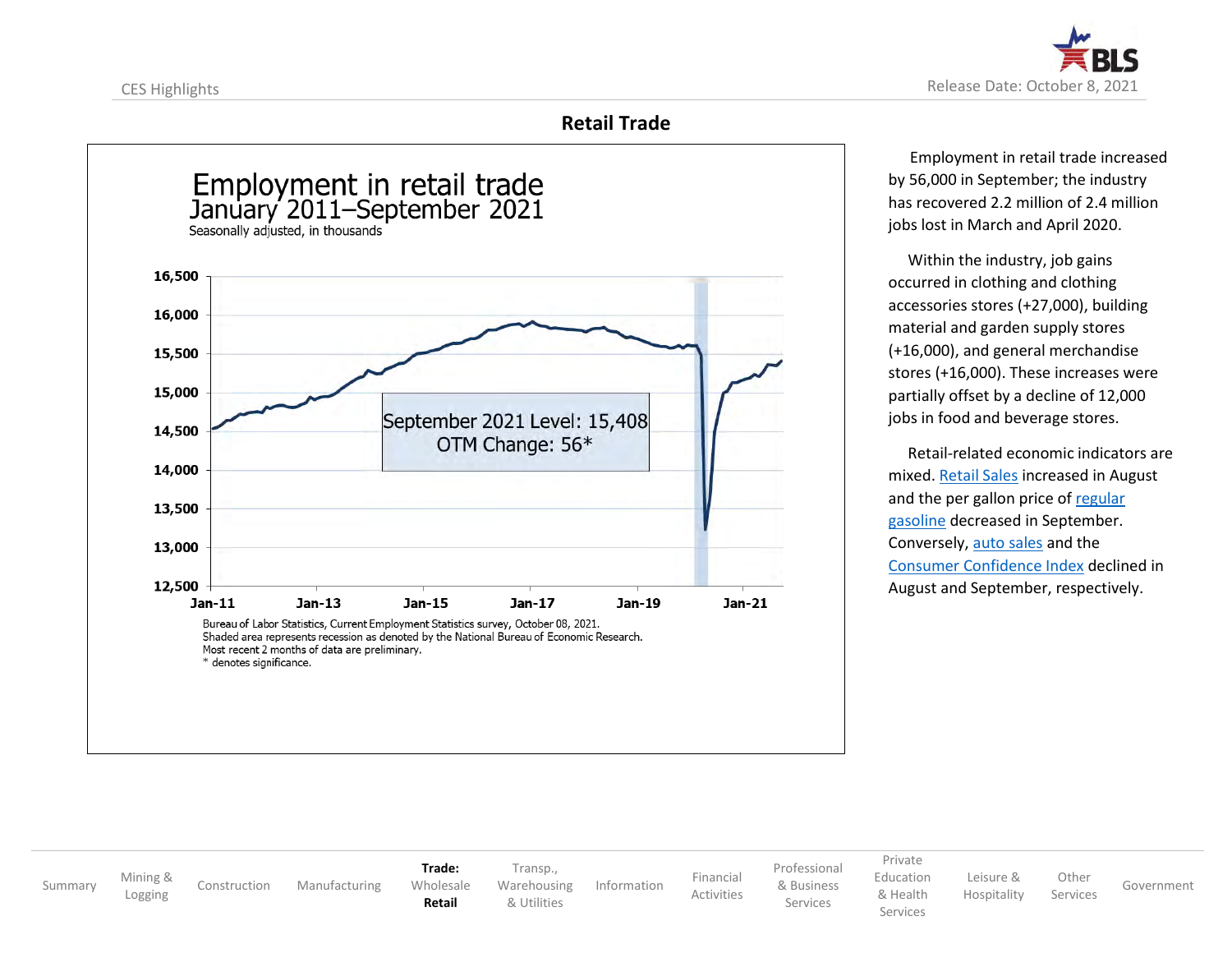

<span id="page-9-0"></span>

## **Transportation and Warehousing**

 Employment in transportation and warehousing grew by 47,000 in September and is 72,000 above its February 2020 level.

 In September, job gains were concentrated in warehousing and storage (+16,000) and in couriers and messengers (+13,000).

 Elsewhere in transportation and warehousing, employment in air transportation grew (+10,000) in September as [airlines resumed hiring](https://www.cnbc.com/2021/08/31/delta-air-lines-doubles-flight-attendant-hiring-target-to-3000.html) to meet rising travel demand. Employment in transit and ground passenger transportation also edged up over the month (+5,000).

| Summary | Mining &<br>Logging | Construction | Manufacturing |
|---------|---------------------|--------------|---------------|
|---------|---------------------|--------------|---------------|

[Wholesale](#page-7-0)

Trade:

[Retail](#page-8-0)

**[Transp.](#page-9-0), [Warehousing](#page-9-0)** [& Utilities](#page-10-0)

[Information](#page-11-0) [Financial](#page-12-0) [Activities](#page-12-0) [Professional](#page-13-0) [& Business](#page-13-0) Services

[Private](#page-14-0) [Education](#page-14-0)

Services

[& Health](#page-14-0) [Leisure](#page-15-0) & [Hospitality](#page-15-0)

[Other](#page-16-0) Services [Government](#page-17-0)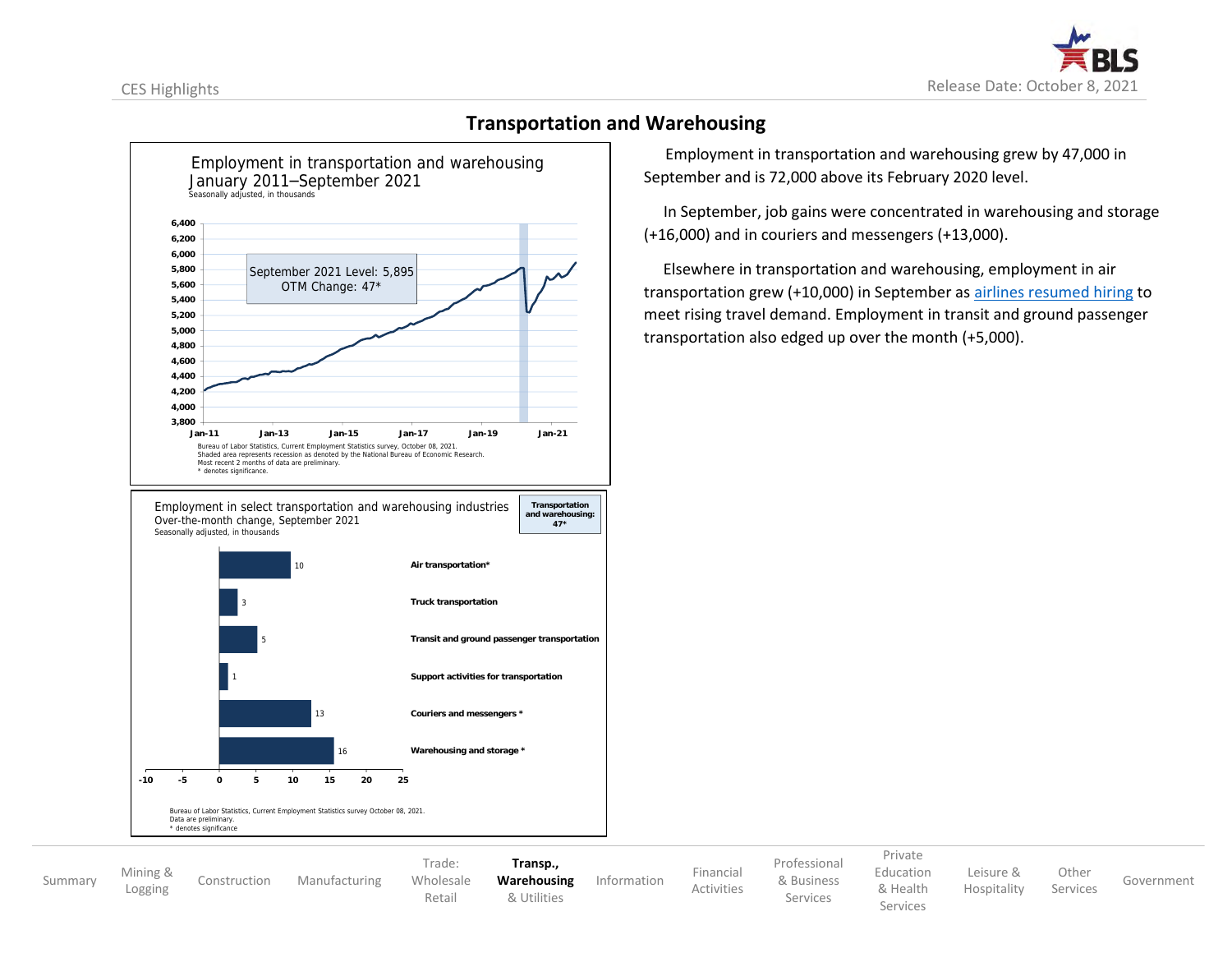<span id="page-10-0"></span>

### **Utilities**



 Employment in utilities changed little in September. Since February 2020, employment has declined by 10,000.

[Summary](#page-3-0) [Mining](#page-4-0) & [Construction](#page-5-0) [Manufacturing](#page-6-0) Trade: [Wholesale](#page-7-0) [Retail](#page-8-0) [Transp.](#page-9-0), [Warehousing](#page-9-0) & **[Utilities](#page-10-0)** [Information](#page-11-0) [Financial](#page-12-0) [Activities](#page-12-0) [Professional](#page-13-0) [& Business](#page-13-0) Services [Private](#page-14-0) [Education](#page-14-0) [& Health](#page-14-0) Services [Leisure](#page-15-0) & [Hospitality](#page-15-0) [Other](#page-16-0) Services [Government](#page-17-0)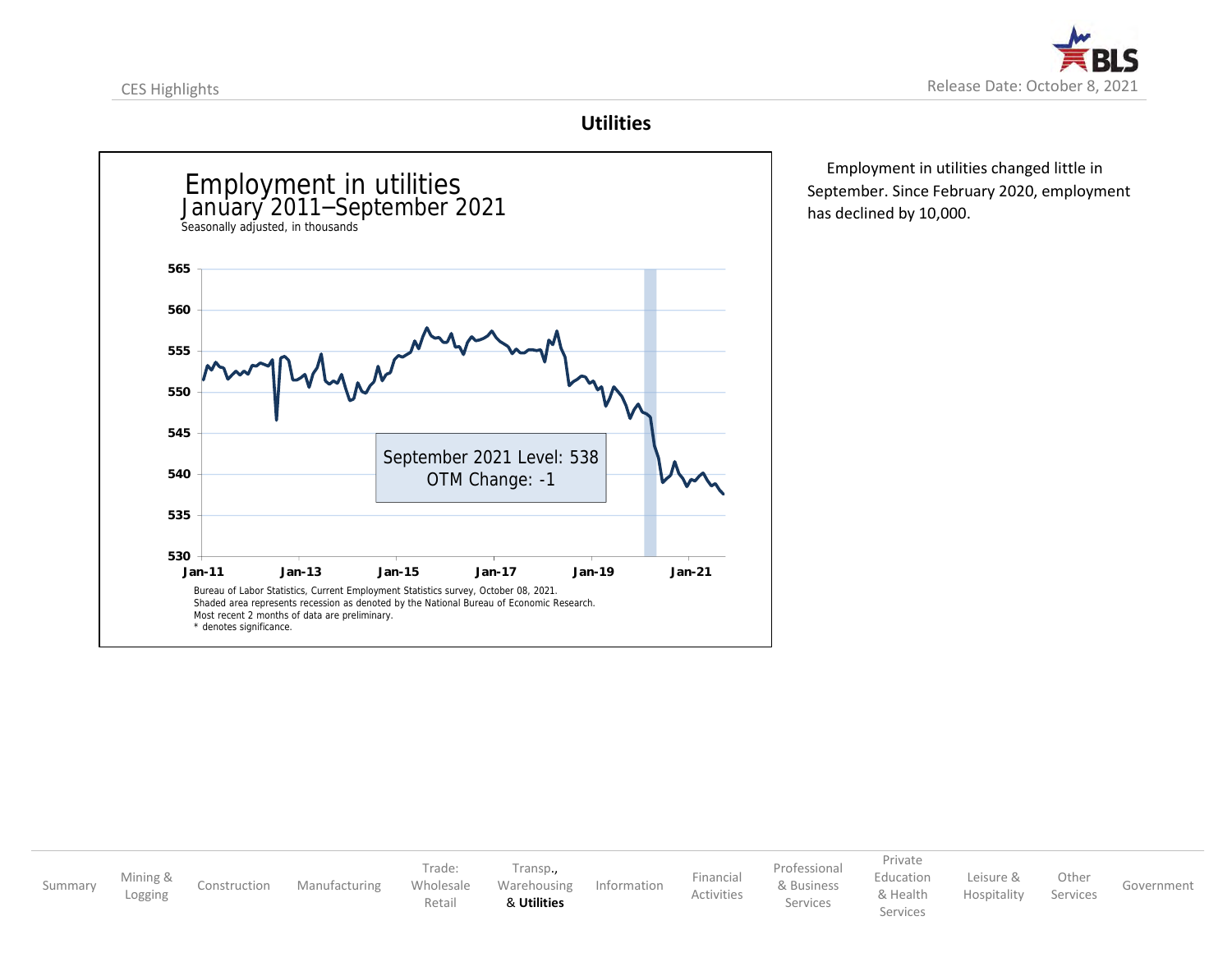<span id="page-11-0"></span>

**2,500 2,550 2,600 2,650 2,700 2,750 2,800 2,850 2,900 2,950 3,000 Jan-11 Jan-13 Jan-15 Jan-17 Jan-19 Jan-21** Employment in information September 2021 Level: 2,806 OTM Change: 32\* Bureau of Labor Statistics, Current Employment Statistics survey, October 08, 2021. Shaded area represents recession as denoted by the National Bureau of Economic Research. Most recent 2 months of data are preliminary. \* denotes significance. January 2011–September 2021 Seasonally adjusted, in thousands 3 6 -1 0 14 11 **-2 0 2 4 6 8 10 12 14 16 Other information services Data processing, hosting and related services\* Telecommunications Broadcasting, except Internet Motion picture and sound recording industries\* Publishing industries, except Internet\*** Employment in information **September 2021 Prior 12-Month Average** secondly adjusted, in thousand **Information: 32\*** Over-the-month change, September 2021 Bureau of Labor Statistics, Current Employment Statistics survey, October 08, 2021 Data are preliminary. \* denotes significance

### **Information**

 Employment in information continued to grow in September (+32,000), and the industry has recovered 66 percent of 320,000 jobs lost in March, April, and May 2020.

 Jobs gains in September occurred in motion picture and sound recording industries (+14,000), in publishing industries, except internet (+11,000), and in data processing, hosting and related services (+6,000).

[Summary](#page-3-0) [Mining](#page-4-0) &<br>Logging

[Construction](#page-5-0) [Manufacturing](#page-6-0)

Trade: [Wholesale](#page-7-0) [Retail](#page-8-0) [Transp.](#page-9-0), [Warehousing](#page-9-0) [& Utilities](#page-10-0)

**[Information](#page-11-0)** [Financial](#page-12-0)

[Activities](#page-12-0)

[Professional](#page-13-0) [& Business](#page-13-0) Services

[Private](#page-14-0) [Education](#page-14-0) [& Health](#page-14-0) [Leisure](#page-15-0) & [Hospitality](#page-15-0)

Services

**[Other](#page-16-0)** Services [Government](#page-17-0)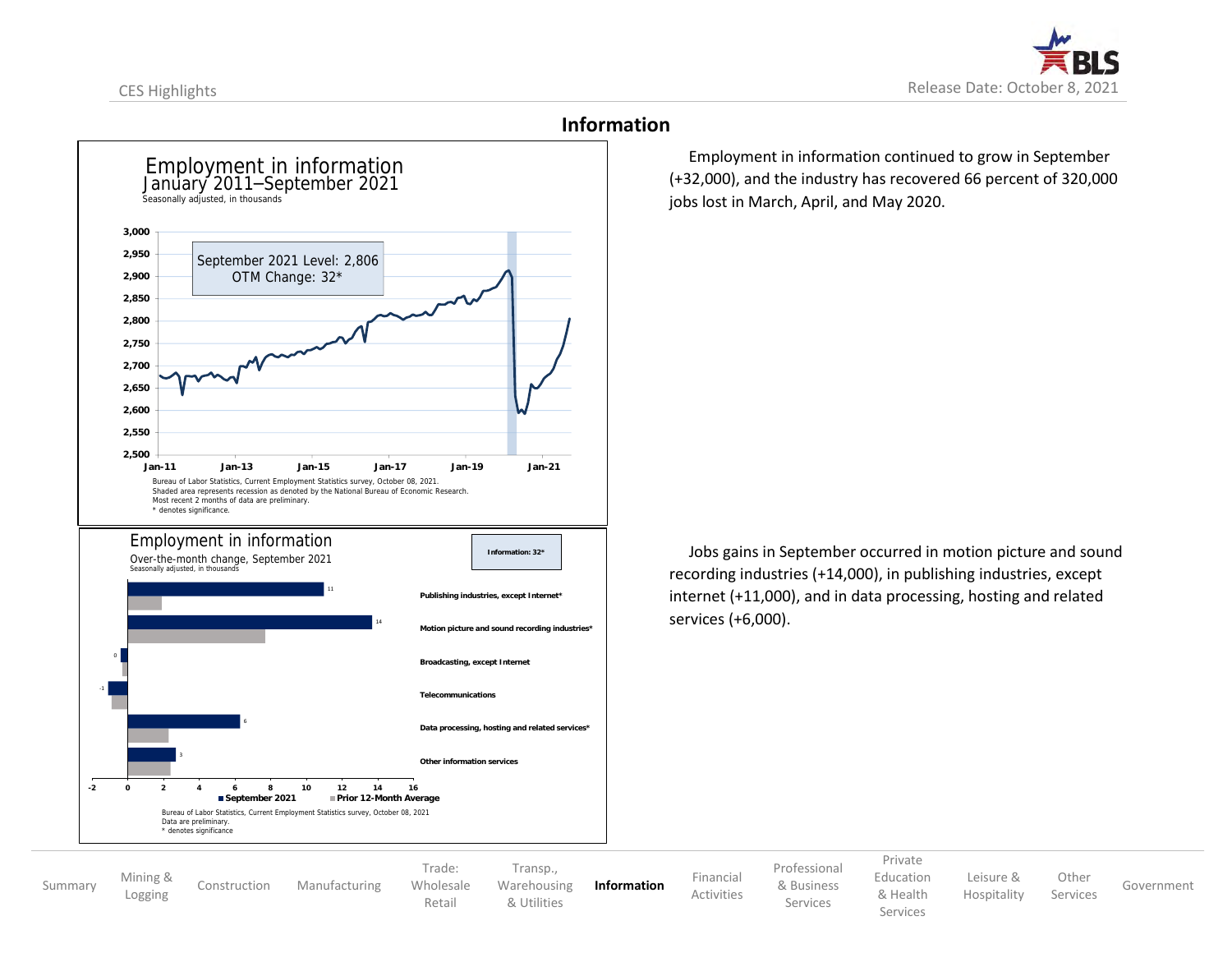

# **Financial Activities**

<span id="page-12-0"></span>

 Employment in financial activities was flat (+2,000) in September and is 25,000 lower than in February 2020.

 Activities related to credit intermediation (-4,000) and commercial banking (-3,000) lost jobs in September.

[Summary](#page-3-0) [Mining](#page-4-0) &<br>Logging [Construction](#page-5-0) [Manufacturing](#page-6-0) Trade: [Wholesale](#page-7-0) [Retail](#page-8-0) [Transp.](#page-9-0), [Warehousing](#page-9-0) [& Utilities](#page-10-0) [Information](#page-11-0) **[Financial](#page-12-0) [Activities](#page-12-0)** [Professional](#page-13-0) [& Business](#page-13-0) Services [Private](#page-14-0) [Education](#page-14-0) [& Health](#page-14-0) Services [Leisure](#page-15-0) & [Hospitality](#page-15-0) **[Other](#page-16-0)** Services [Government](#page-17-0)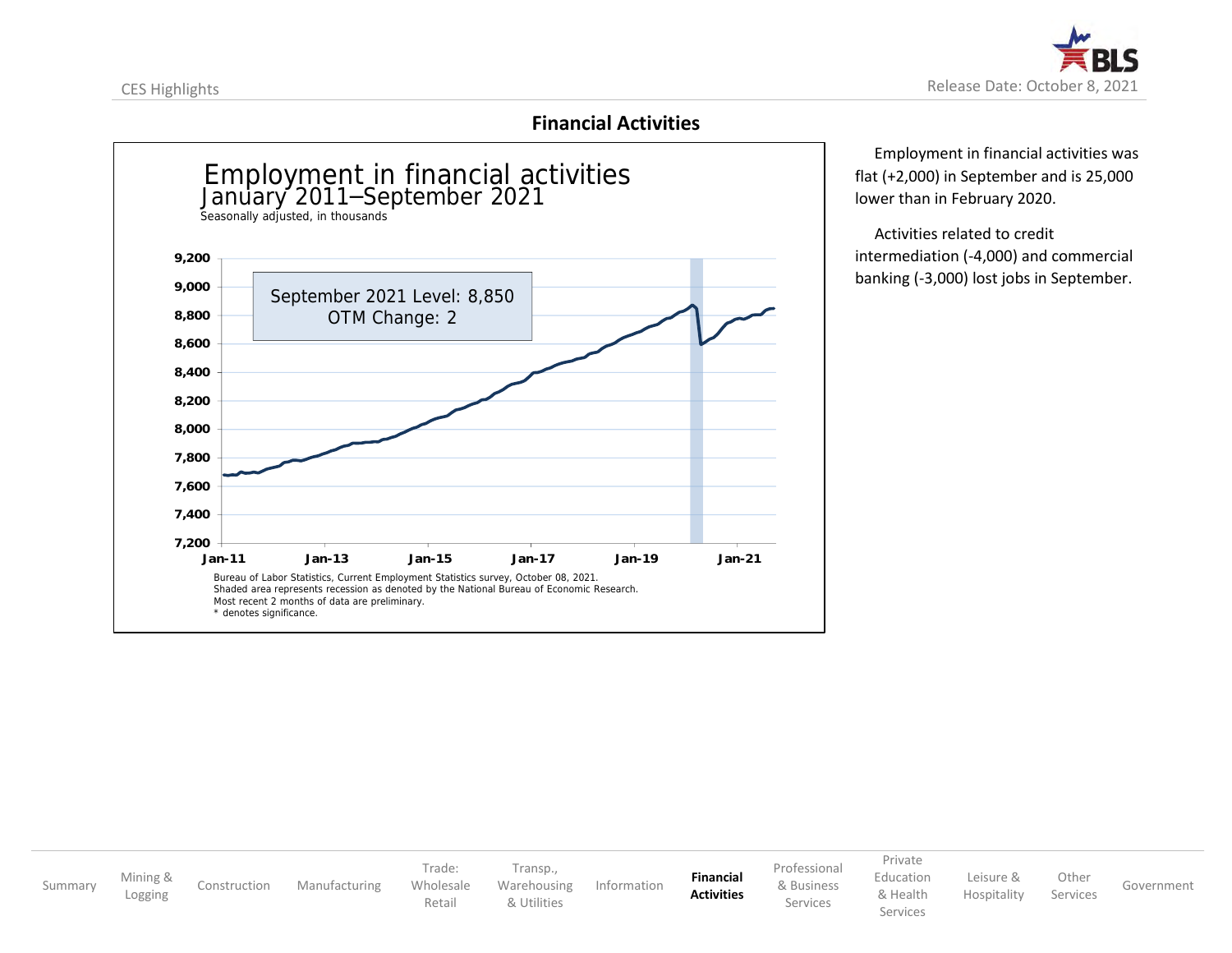<span id="page-13-0"></span>



### **Professional and Business Services**

 Professional and business services added 60,000 jobs in September 2021; however, employment is 385,000 below the level in February 2020.

 In September, professional and technical services added 56,000 jobs, with architectural and engineering services and management and technical consulting services adding 15,000 jobs each. Scientific research and development services (+5,000) and advertising and related services (+5,000) also added jobs. Employment in professional and technical services has expanded by 244,000 above its February 2020 level.

 In September, employment in temporary help services changed little (-5,000) and is 257,000 lower than in February 2020.

[Summary](#page-3-0) [Mining](#page-4-0) &<br>Logging

[Construction](#page-5-0) [Manufacturing](#page-6-0)

Trade: [Wholesale](#page-7-0) [Retail](#page-8-0) [Transp.](#page-9-0), [Warehousing](#page-9-0) [& Utilities](#page-10-0)

[Information](#page-11-0) [Financial](#page-12-0)

**[Professional](#page-13-0) [& Business](#page-13-0) Services**

[Activities](#page-12-0)

[Private](#page-14-0) [Education](#page-14-0)

Services

[& Health](#page-14-0) [Leisure](#page-15-0) & [Hospitality](#page-15-0)

Services [Government](#page-17-0)

**[Other](#page-16-0)**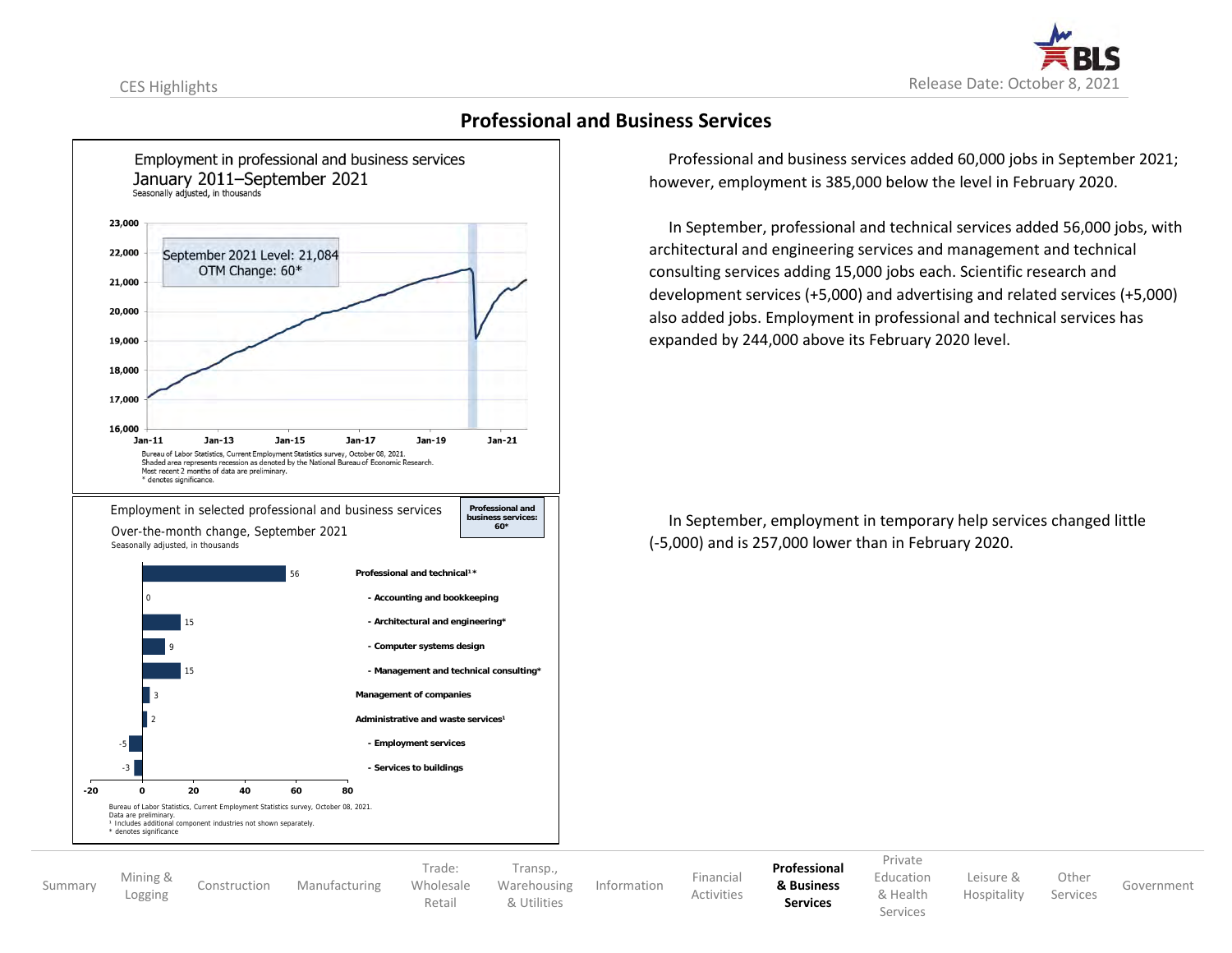<span id="page-14-0"></span>



# **Private Education and Health Services**

Employment in nursing and residential care facilities January 2011-September 2021 Seasonally adjusted, in thousands



 In September, employment in health care changed little (-18,000) and is 524,000 lower than in February 2020.

 In September, employment gains in offices of other health practitioners (+11,000) and in home health care services (+8,000) offset a loss of 8,000 in hospitals.

 Nursing and residential care facilities continued to shed jobs in September (-38,000). Job losses occurred in community care facilities for the elderly (-20,000) and in nursing care facilities (-16,000). Employment in nursing and residential care facilities is 426,000 lower than in February 2020.

 Within social assistance, child day care services added 18,000 jobs in September. The industry has recovered 265,000 of 373,000 jobs lost in March and April 2020.

[Summary](#page-3-0) [Mining](#page-4-0) &<br>Logging

[Construction](#page-5-0) [Manufacturing](#page-6-0)

Trade: [Wholesale](#page-7-0) [Retail](#page-8-0)

[Transp.](#page-9-0), [Warehousing](#page-9-0) [& Utilities](#page-10-0)

 [Activities](#page-12-0) [Information](#page-11-0) [Financial](#page-12-0) [Professional](#page-13-0) [& Business](#page-13-0) Services

**[Private](#page-14-0) [Education](#page-14-0)**

**[& Health](#page-14-0) Services**

[Leisure](#page-15-0) & [Hospitality](#page-15-0)

**[Other](#page-16-0)** 

Services [Government](#page-17-0)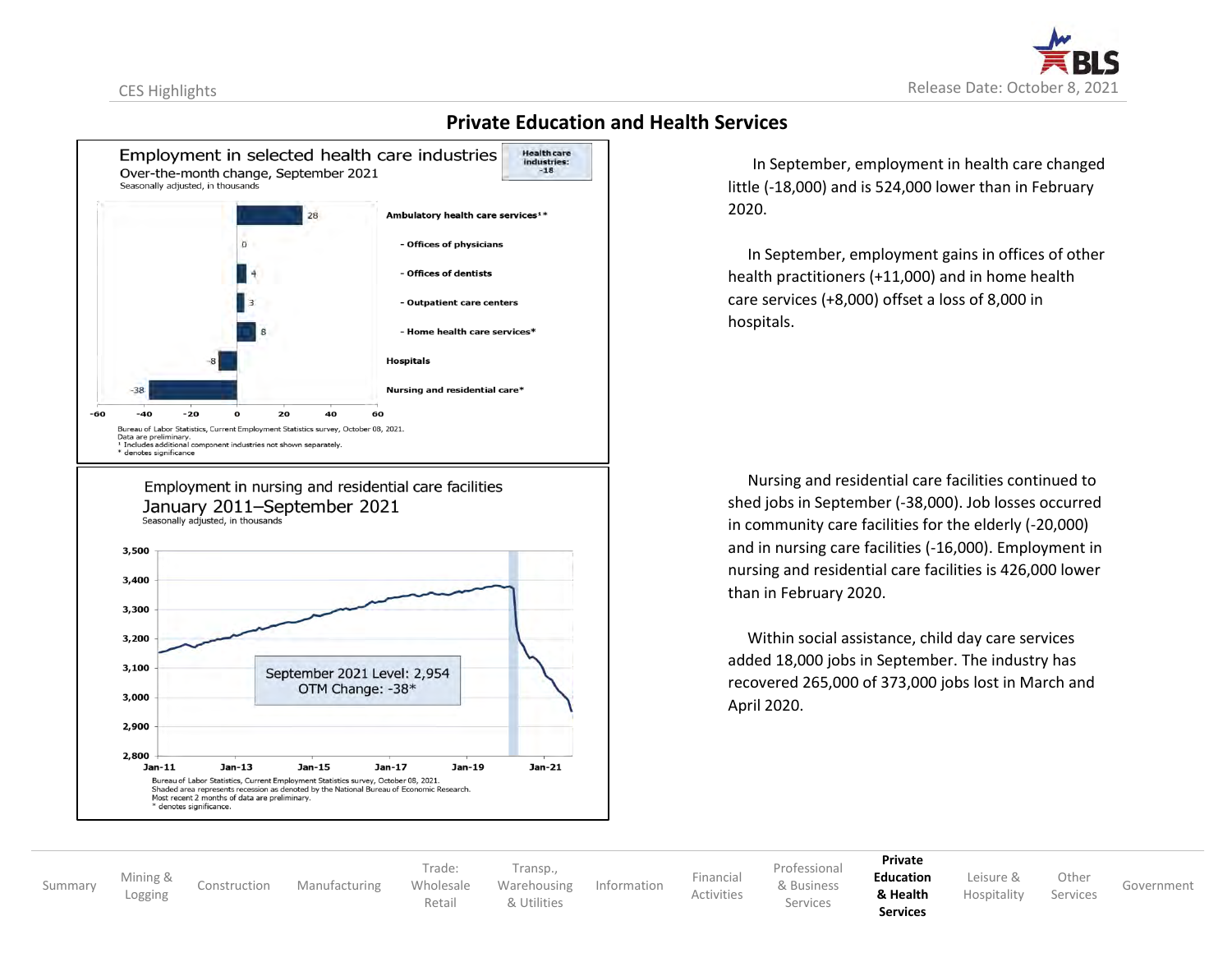<span id="page-15-0"></span>



### **Leisure and Hospitality**

 Employment in leisure and hospitality increased by 74,000 in September. Although the industry has recovered 6.6 million jobs since April 2020, employment is 1.6 million below its February 2020 level.

 In September, employment gains were concentrated in arts, entertainment, and recreation, which added 43,000 jobs.

 The weakness in employment in leisure and hospitality over the past two months coincides with stagnating [sales](https://www.census.gov/retail/marts/www/marts_current.pdf) and operating [cost](https://restaurant.org/downloads/pdfs/business/covid-19-restaurant-impact-survey-september-2021#page=4) increases for restaurants, and falling [consumer confidence.](https://conference-board.org/data/consumerconfidence.cfm) 

[Summary](#page-3-0) [Mining](#page-4-0) &<br>Logging

[Construction](#page-5-0) [Manufacturing](#page-6-0)

Trade: [Wholesale](#page-7-0) [Retail](#page-8-0)

[Transp.](#page-9-0), [Warehousing](#page-9-0) [& Utilities](#page-10-0) [Information](#page-11-0) [Financial](#page-12-0)

[Activities](#page-12-0)

[Professional](#page-13-0) [& Business](#page-13-0) Services

[Private](#page-14-0) [Education](#page-14-0)

[& Health](#page-14-0) Services

**[Leisure](#page-15-0) & [Hospitality](#page-15-0) [Other](#page-16-0)** 

Services [Government](#page-17-0)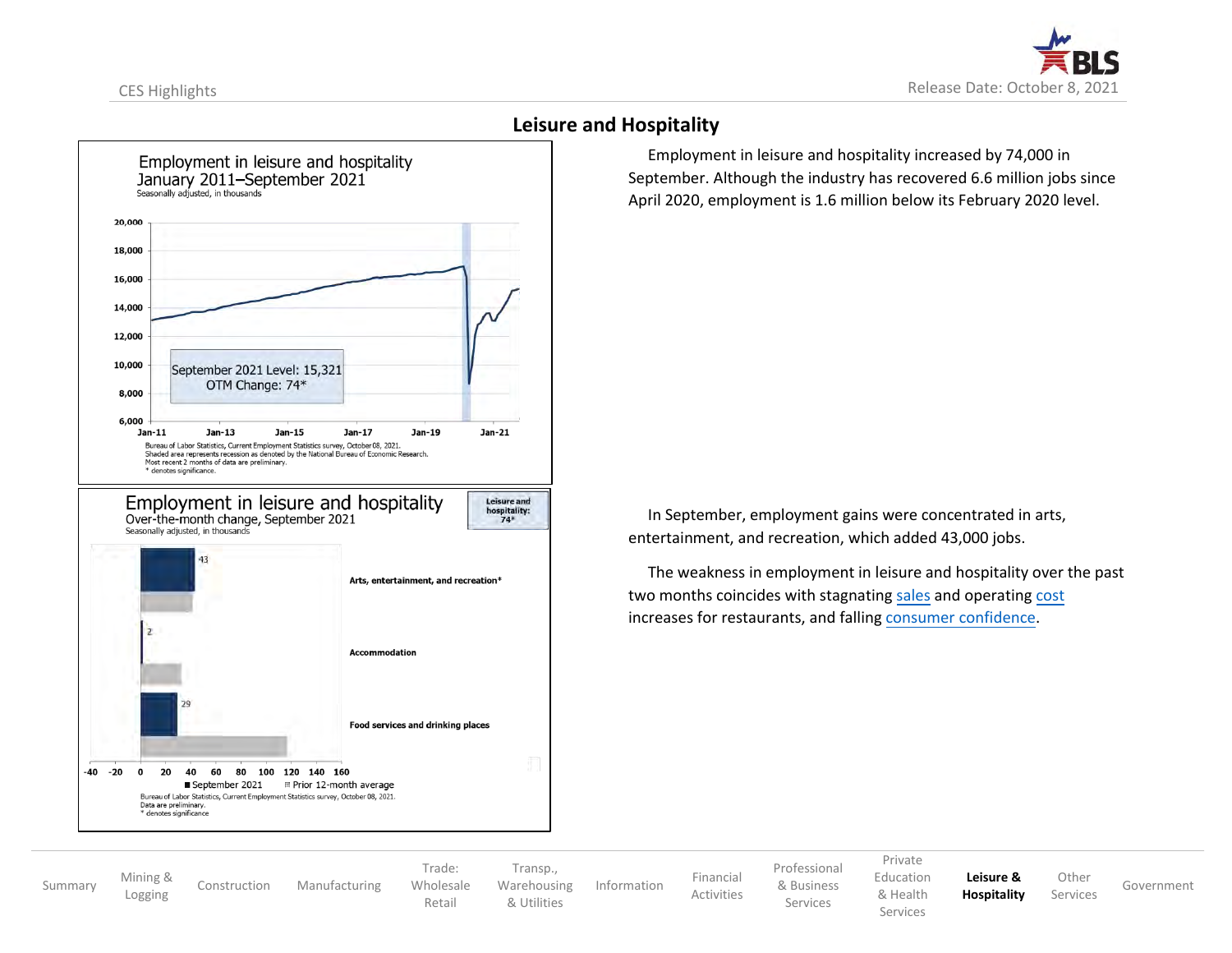<span id="page-16-0"></span>

# **Other Services**



 Employment in other services edged down in September (-16,000) after increasing by an average 51,000 per month over the prior 3 months. As of September, the industry has recovered 1.2 million of 1.4 million jobs lost in March and April 2020.

[Summary](#page-3-0) [Mining](#page-4-0) &<br>Logging [Construction](#page-5-0) [Manufacturing](#page-6-0) Trade: [Wholesale](#page-7-0) [Retail](#page-8-0) [Transp.](#page-9-0), [Warehousing](#page-9-0) [& Utilities](#page-10-0) [Information](#page-11-0) [Financial](#page-12-0) [Activities](#page-12-0) [Professional](#page-13-0) [& Business](#page-13-0) Services [Private](#page-14-0) [Education](#page-14-0) [& Health](#page-14-0) Services [Leisure](#page-15-0) & [Hospitality](#page-15-0) **[Other](#page-16-0) Services** [Government](#page-17-0)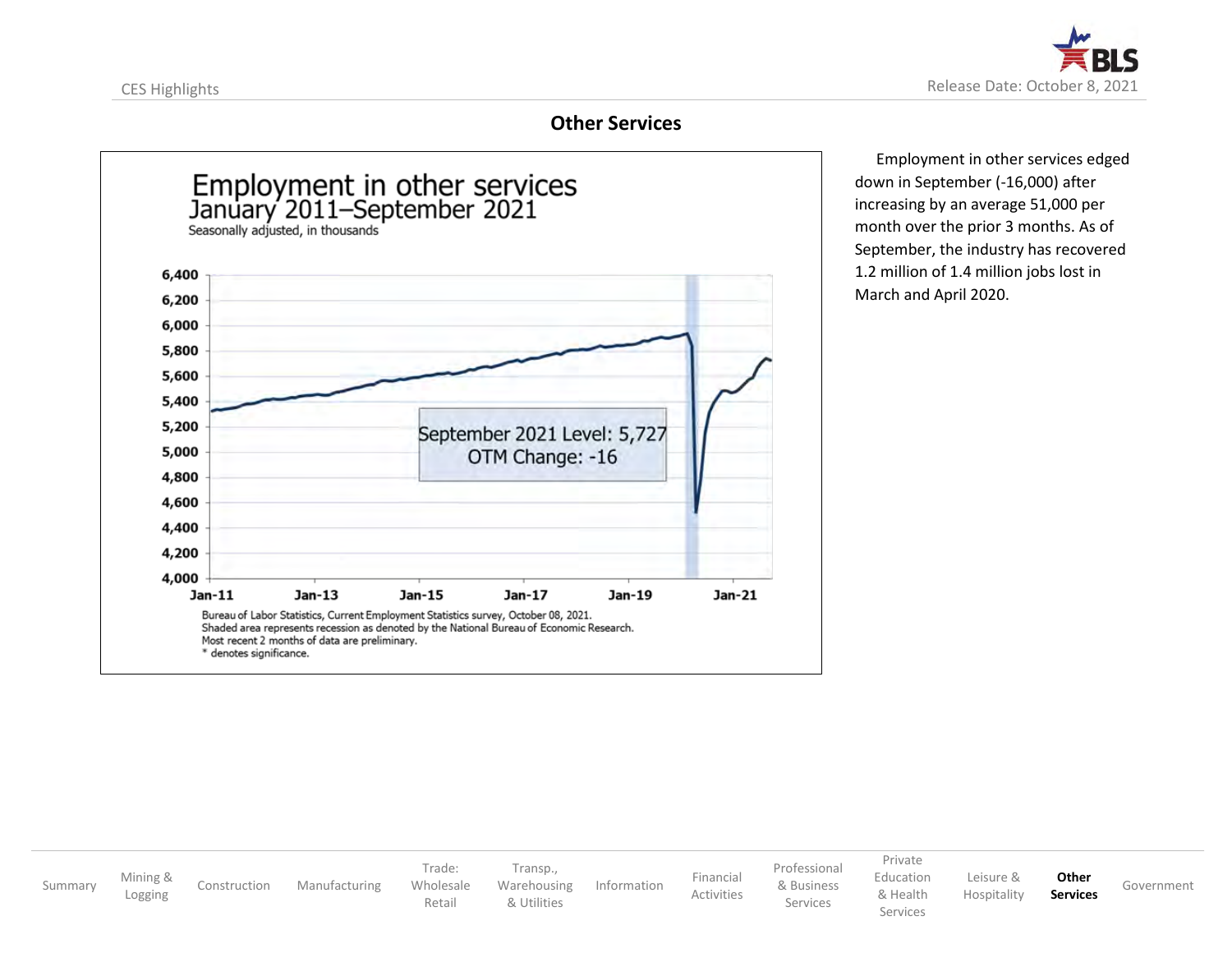<span id="page-17-0"></span>



### **Government**



 Government employment declined by 123,000 in September and is 851,000 lower than in February 2020.

 In September, local education (-144,000) and state education (-17,000) lost jobs. Since the onset of the COVID-19 pandemic, employment fluctuations have distorted the normal seasonal buildup and layoff patterns, likely contributing to the job losses in September on a seasonally adjusted basis. The variations make it more challenging to discern current employment trends. Since February 2020, employment is down by 310,000 in local education and by 194,000 in state education.

 Employment in local government, excluding education increased by 43,000 in September.

[Summary](#page-3-0) [Mining](#page-4-0) &<br>Logging [Construction](#page-5-0) [Manufacturing](#page-6-0) Trade: [Wholesale](#page-7-0) [Retail](#page-8-0) [Transp.](#page-9-0), [Warehousing](#page-9-0) [& Utilities](#page-10-0) [Information](#page-11-0) [Financial](#page-12-0) [Activities](#page-12-0) [Professional](#page-13-0) [& Business](#page-13-0) Services [Private](#page-14-0) [Education](#page-14-0) [& Health](#page-14-0) Services [Leisure](#page-15-0) & [Hospitality](#page-15-0) **[Other](#page-16-0)** Services **[Government](#page-17-0)**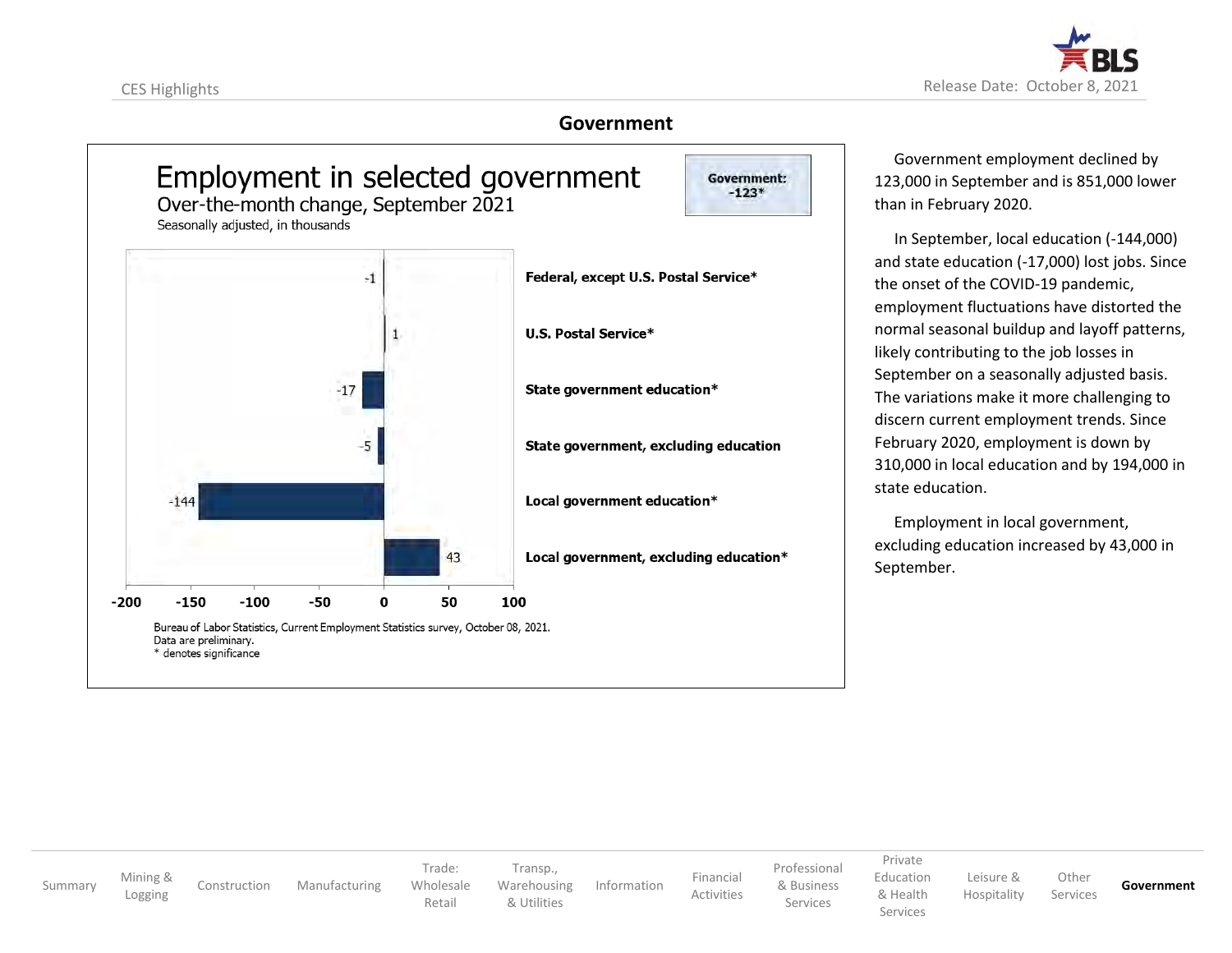<sup>1</sup> The Current Employment Statistics program for national estimates designates cyclical peaks and troughs in time series of employment, hours, and earnings. Generally, the period between a peak and a trough must be at least 6 months in duration. (See <https://www.bls.gov/ces/tables/peak-trough.htm> for more details.) The extreme magnitude and dispersion of job losses across nearly all industries warrants treating the shorter downturn as a cyclical peak-to-trough phase that occurred primarily from February to April 2020. This determination mirrors a similar decision made by the business cycle dating committee of the National Bureau of Economic Research (NBER) to designate the episode as a recession, even though the downturn was briefer than earlier contractions. [\(https://www.nber.org/news/business-cycle-dating-committee-announcement-july-19-2021\)](https://www.nber.org/news/business-cycle-dating-committee-announcement-july-19-2021)